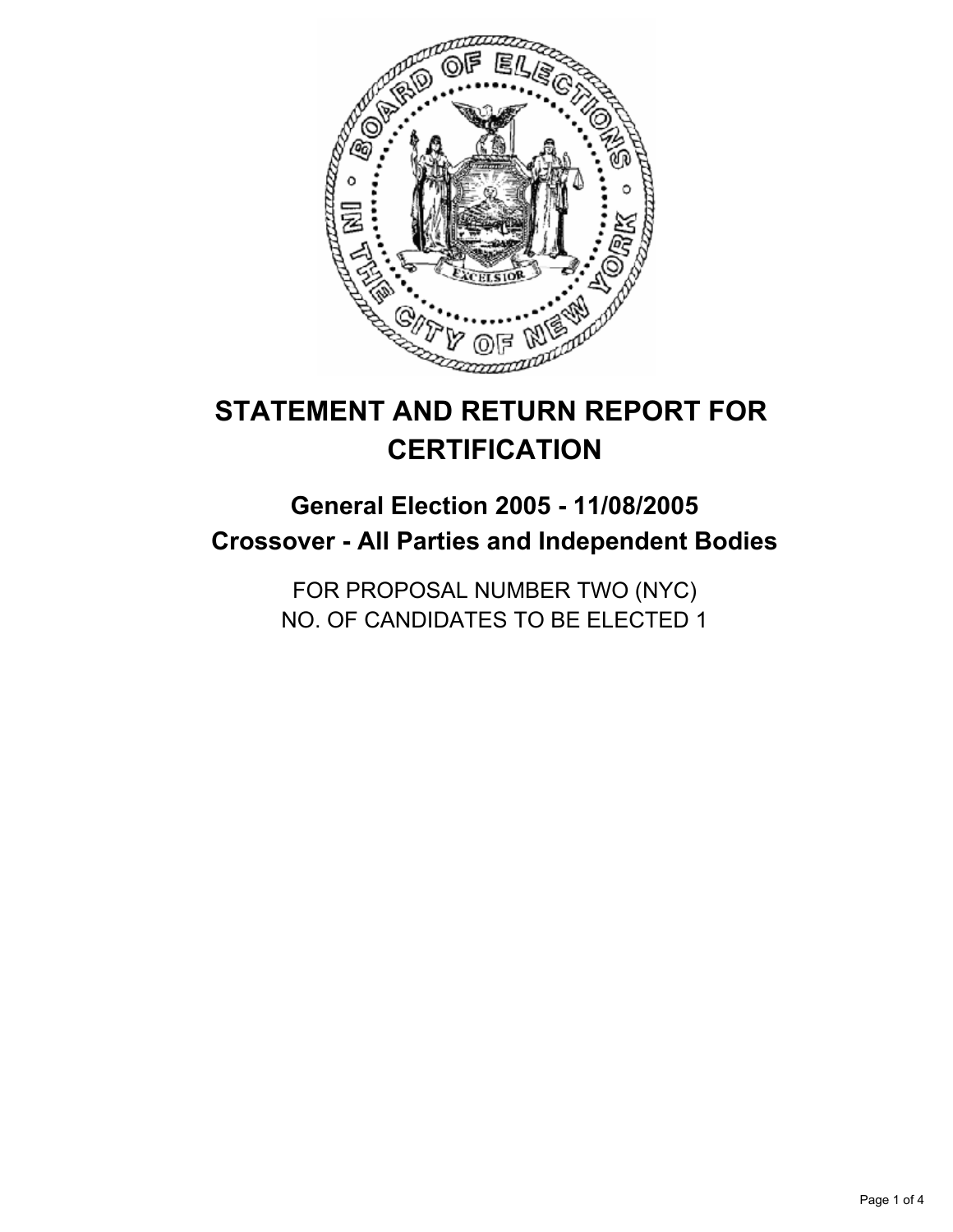

### **New York County**

| PUBLIC COUNTER       | 320,823 |
|----------------------|---------|
| <b>EMERGENCY</b>     | 604     |
| ABSENTEE/MILITARY    | 6,286   |
| <b>AFFIDAVIT</b>     | 5,140   |
| <b>TOTAL BALLOTS</b> | 332,853 |
| <b>YES</b>           | 152,985 |
| <b>NO</b>            | 36,645  |
| <b>TOTAL VOTES</b>   | 189,630 |
| <b>UNRECORDED</b>    | 143,223 |

#### **Bronx County**

| <b>PUBLIC COUNTER</b> | 194,006 |
|-----------------------|---------|
| <b>EMERGENCY</b>      | 719     |
| ABSENTEE/MILITARY     | 3,696   |
| AFFIDAVIT             | 2,972   |
| <b>TOTAL BALLOTS</b>  | 201,393 |
| <b>YES</b>            | 51,361  |
| <b>NO</b>             | 15,656  |
| <b>TOTAL VOTES</b>    | 67,017  |
| <b>UNRECORDED</b>     | 134,376 |

#### **Kings County**

| <b>PUBLIC COUNTER</b> | 355,382 |
|-----------------------|---------|
| <b>EMERGENCY</b>      | 2,177   |
| ABSENTEE/MILITARY     | 5,876   |
| <b>AFFIDAVIT</b>      | 4,236   |
| <b>TOTAL BALLOTS</b>  | 367,671 |
| <b>YES</b>            | 108,775 |
| <b>NO</b>             | 35,936  |
| <b>TOTAL VOTES</b>    | 144,711 |
| <b>UNRECORDED</b>     | 222.960 |

#### **Queens County**

| PUBLIC COUNTER       | 313,444 |
|----------------------|---------|
| <b>EMERGENCY</b>     | 624     |
| ABSENTEE/MILITARY    | 6,077   |
| AFFIDAVIT            | 3,546   |
| <b>TOTAL BALLOTS</b> | 323,691 |
| YES                  | 109,151 |
| <b>NO</b>            | 41,329  |
| <b>TOTAL VOTES</b>   | 150,480 |
| <b>UNRECORDED</b>    | 173,211 |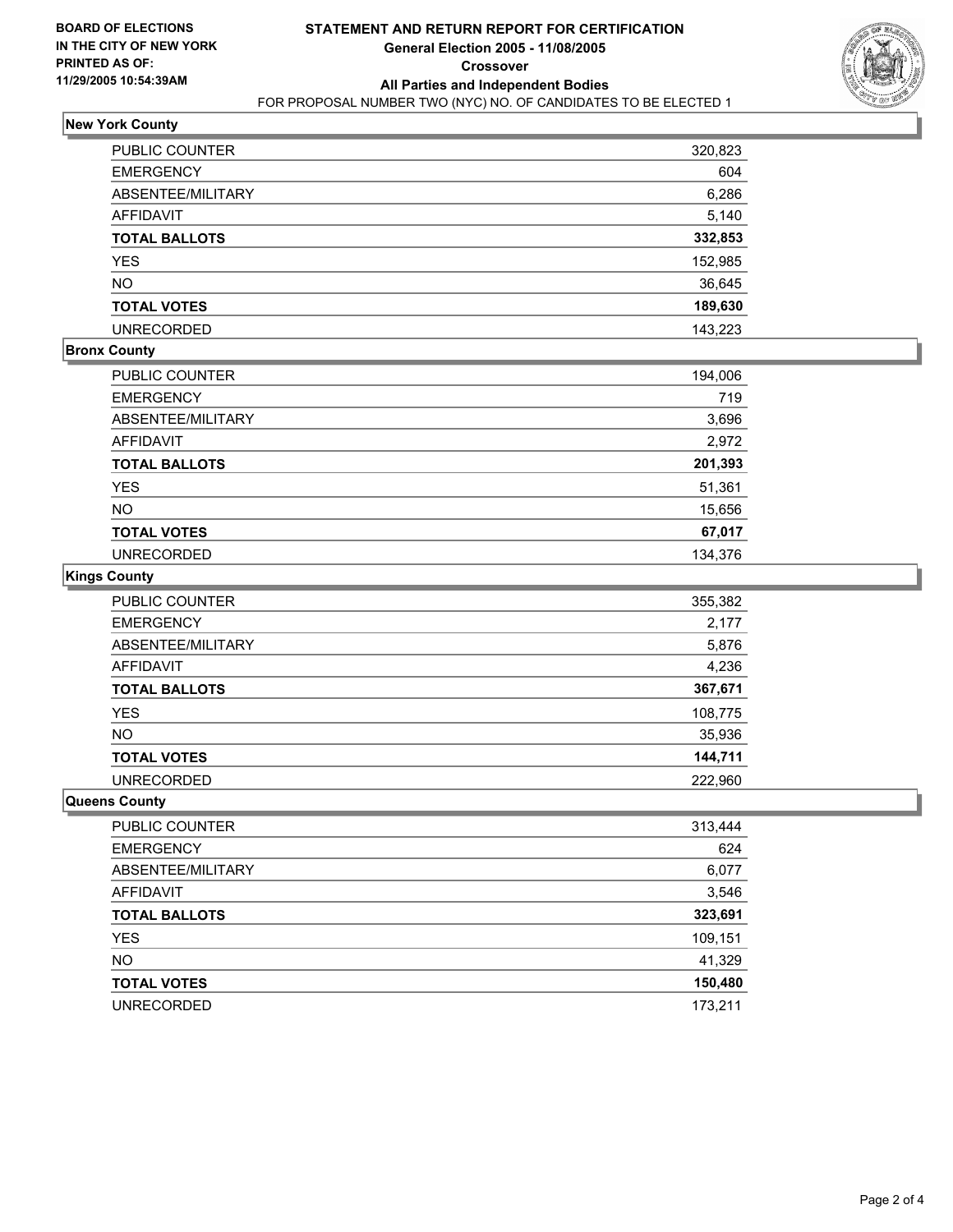

#### **Richmond County**

| 86,364<br><b>PUBLIC COUNTER</b> |     |
|---------------------------------|-----|
| <b>EMERGENCY</b>                | 60  |
| ABSENTEE/MILITARY<br>2,390      |     |
| <b>AFFIDAVIT</b>                | 938 |
| 89,752<br><b>TOTAL BALLOTS</b>  |     |
| 29,048<br><b>YES</b>            |     |
| <b>NO</b><br>28,406             |     |
| 57,454<br><b>TOTAL VOTES</b>    |     |
| 32,298<br><b>UNRECORDED</b>     |     |